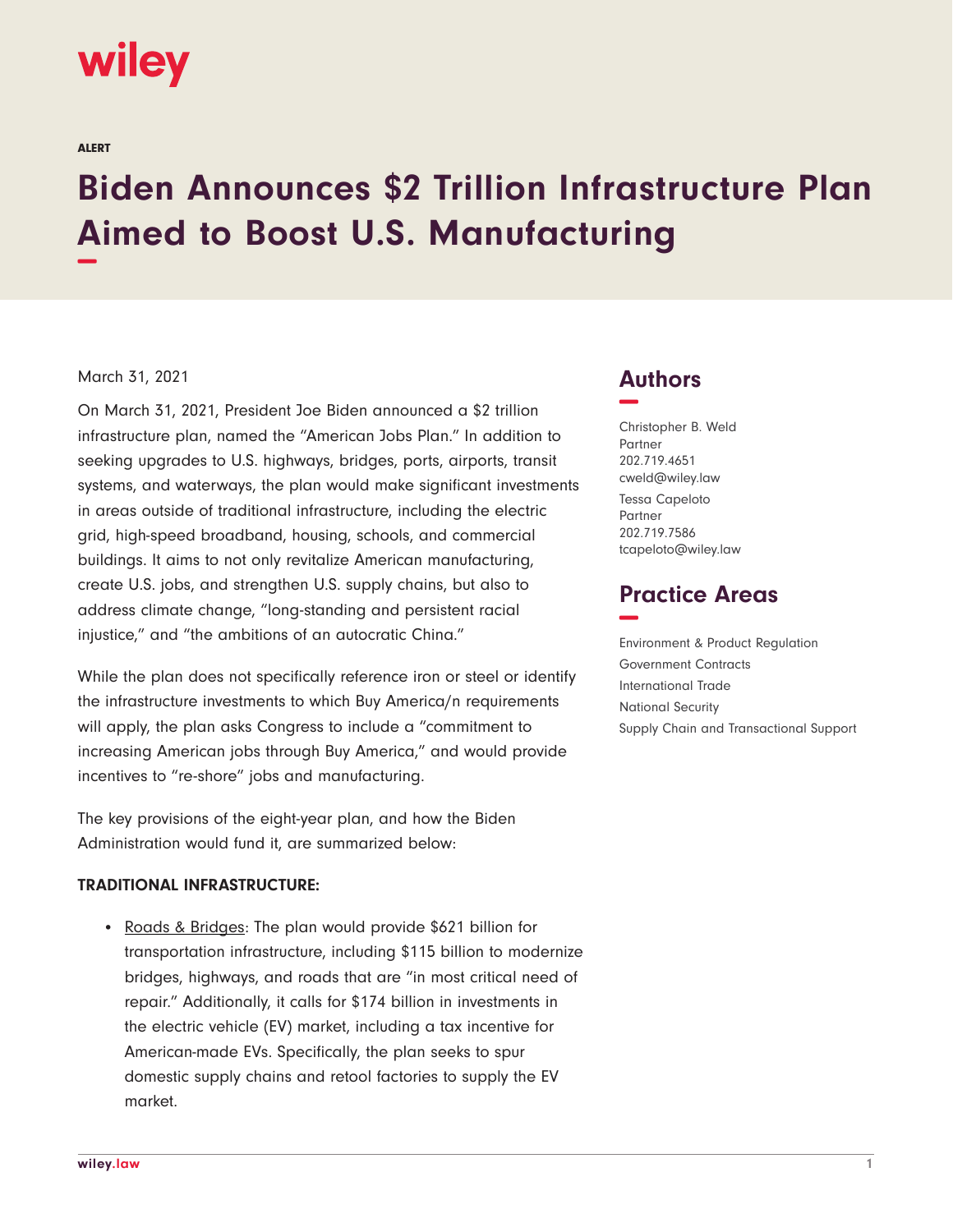- Water, Airport Infrastructure: The plan would provide \$17 billion for investments in inland waterways, coastal ports, land ports of entry, and ferries. Additionally, it would upgrade lead pipes and modernize drinking water, wastewater, and stormwater systems. The plan also calls for \$25 billion in new airport investment.
- Freight Rail: The plan would invest \$80 billion to address Amtrak's repair backlog, modernize the Northeast Corridor, improve existing routes, and add additional routes.
- Public Transit: The plan calls for \$85 billion to modernize existing transit systems and help agencies expand their systems to meet rider demand.

# **MANUFACTURING & SUPPLY CHAINS:**

- R&D: The plan would invest in the National Science Foundation, climate research, and other critical areas, including pandemic preparedness.
- Supply Chains: The plan would create a new office at the U.S. Department of Commerce dedicated to monitoring domestic industrial capacity and funding investments to support the funding of critical goods. It would also call for \$50 billion in semiconductor manufacturing and research.
- Access to Capital: The plan would invest \$52 billion in existing capital access programs and specific supports for modernizing manufacturing supply chains, including the auto sector.
- Innovation: The plan would invest \$20 billion in regional innovation hubs and a Community Revitalization Fund. The plan also calls for investing \$46 billion in federal buying power for clean energy.
- Workforce Development: The plan calls for \$40 billion in the creation of a Dislocated Workers Program and sector-based training in addition to building the capacity of existing workforce development programs. The proposal asks Congress to pass pro-union legislation. It also seeks to improve wages and benefits for essential home care workers to "solidify the infrastructure of our care economy" by expanding access to long-term care services under Medicaid and making it easier for these workers to unionize.

# **ELECTRIC, DIGITAL INFRASTRUCTURE:**

● The plan would invest \$100 billion to expand access to high-speed broadband to reach 100% coverage. It also calls for \$100 billion to improve the electric grid, including through a number of tax credits and other incentives.

# **FUNDING:**

• To pay for the infrastructure plan, President Biden proposed the "Made in America Tax Plan," which would raise taxes by \$2 trillion over the next 15 years. The plan would raise the corporate tax rate to 28%, set a global minimum tax for multinational corporations, attempt to crack down on tax haven jurisdictions, deny companies expense deductions for offshoring jobs, create an onshoring tax credit, and enact a minimum tax on corporate book incomes, among other things.